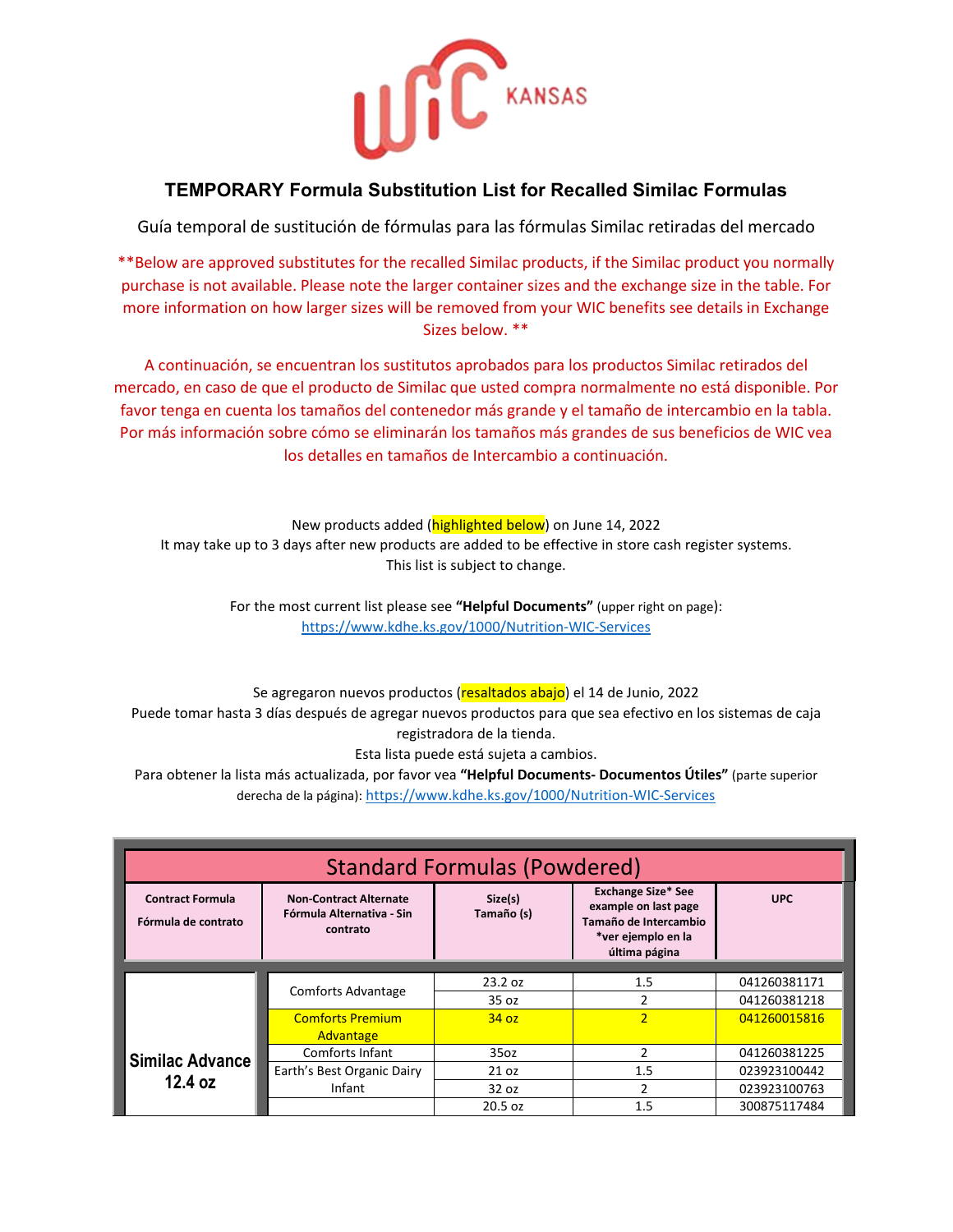|                                                       |                                            | 27.4 oz | $\overline{2}$ | 300875126820  |
|-------------------------------------------------------|--------------------------------------------|---------|----------------|---------------|
| If Similac Advance 12.4<br>oz is not available, try a | <b>Enfamil Enspire</b>                     | 30 oz   | $\overline{2}$ | 300875120415  |
|                                                       |                                            | 12.5 oz | $\mathbf{1}$   | 300871365421  |
|                                                       | Enfamil Infant                             | 21.1 oz | 1.5            | 300875119761  |
|                                                       |                                            | 29.4 oz | 2              | 300875121276  |
|                                                       | Enfamil Neuropro Infant                    | 20.7 oz | 1.5            | 300875121078  |
| noncontract alternate.                                |                                            | 28.3 oz | $\overline{2}$ | 300875121092  |
|                                                       | Enfamil Premium Infant                     |         |                |               |
|                                                       |                                            | 22.2 oz | 1.5            | 300871365605  |
|                                                       | Gerber Good Start A2                       | 20 oz   | 1.5            | 050000378135  |
| Si Similac Advance 12.4                               | Gerber Good Start Gentle                   | 12.7 oz | 1              | 050000216673  |
| oz no está disponible,<br>pruebe una fórmula          | Gerber Good Start                          | 20 oz   | 1.5            | 050000265879  |
| alternativa sin contrato.                             | GentlePro                                  | 32 oz   | $\overline{2}$ | 050000472635  |
|                                                       | HappyBaby Organics Infant<br>Stage 1       | 21 oz   | 1.5            | 819573015652  |
|                                                       | HappyBaby Organic Infant<br>Milk Based     | 21 oz   | 1.5            | 819573013962  |
|                                                       | Kendamil Classic First Milk<br>Stage 1 PWD | 31.8 oz | $\overline{2}$ | 5056000502957 |
|                                                       | Kendamil Organic First<br>Milk Stage 1 PWD | 28.2 oz | $\overline{2}$ | 5056000502926 |
|                                                       | Nestle NAN Pro 1                           | 28.2 oz | $\overline{2}$ | 050000158140  |
|                                                       |                                            | 12.4 oz | $\mathbf{1}$   | 078742058573  |
|                                                       | Parent's Choice Advantage                  | 23.2 oz | 1.5            | 078742018782  |
|                                                       |                                            | 36 oz   | 2              | 078742022468  |
|                                                       | Parent's Choice Infant                     | 12.5 oz | $\mathbf{1}$   | 078742016610  |
|                                                       |                                            | 35 oz   | $\overline{2}$ | 750408173065  |
|                                                       |                                            | 36 oz   | $\overline{2}$ | 078742023007  |
|                                                       | Signature Care Advantage                   | 23.2 oz | 1.5            | 079893000923  |
|                                                       |                                            | 35 oz   | $\overline{2}$ | 021130791767  |
|                                                       | Similac 360 Total Care                     | 30.8 oz | 2              | 070074681177  |
|                                                       | Similac Pro Advance                        | 30.8 oz | $\overline{2}$ | 070074664385  |
|                                                       |                                            | 23.2 oz | 1.5            | 036800419032  |
|                                                       | <b>Tippy Toes Advantage</b>                | 35 oz   | $\overline{2}$ | 036800449015  |
|                                                       |                                            | 22.5 oz | 1.5            | 036800415577  |
|                                                       | <b>Tippy Toes Infant</b>                   | 35 oz   | $\overline{2}$ | 036800039711  |
|                                                       |                                            | 23.2 oz | 1.5            | 683744963482  |
|                                                       | Up & Up Advantage                          | 35 oz   | $\overline{2}$ | 683744963475  |
|                                                       |                                            | 22.2 oz | 1.5            | 683744963437  |
|                                                       | Up & Up Infant                             | 35 oz   | 2              | 078742067230  |
|                                                       |                                            | 35 oz   | $\overline{2}$ | 683744963444  |
|                                                       |                                            | 22.5 oz | 1.5            | 041260381188  |
|                                                       | <b>Comforts Sensitivity</b>                | 33.2 oz | $\overline{2}$ | 041260381232  |
|                                                       | Earth's Best Organic<br>Sensitivity        | 23.2 oz | 1.5            | 023923100602  |
| <b>Similac Sensitive</b>                              | Enfamil NeuroPro Sensitive                 | 19.5 oz | 1.5            | 300875124529  |
| 12.5 oz                                               | HappyBaby Organics Infant                  | 21 oz   | 1.5            | 819573014815  |
|                                                       | Stage 1 Sensitive                          |         |                |               |
| <b>If Similac Sensitive 12.5</b>                      |                                            | 12 oz   | 1              | 078742032542  |
| oz is not available, try a                            | Parent's Choice Sensitivity                | 22.5 oz | 1.5            | 078742067322  |
| non-contract alternate.                               |                                            | 33.2 oz | $\overline{2}$ | 078742032559  |
|                                                       | <b>Signature Care Sensitivity</b>          | 22.5 oz | 1.5            | 079893002873  |
| <b>Si Similac Sensitive 12.5</b>                      | Similac 360 Total Care                     | 32.0 oz | $\overline{2}$ | 070074681238  |
| oz no está disponible,                                | Sensitive                                  |         |                |               |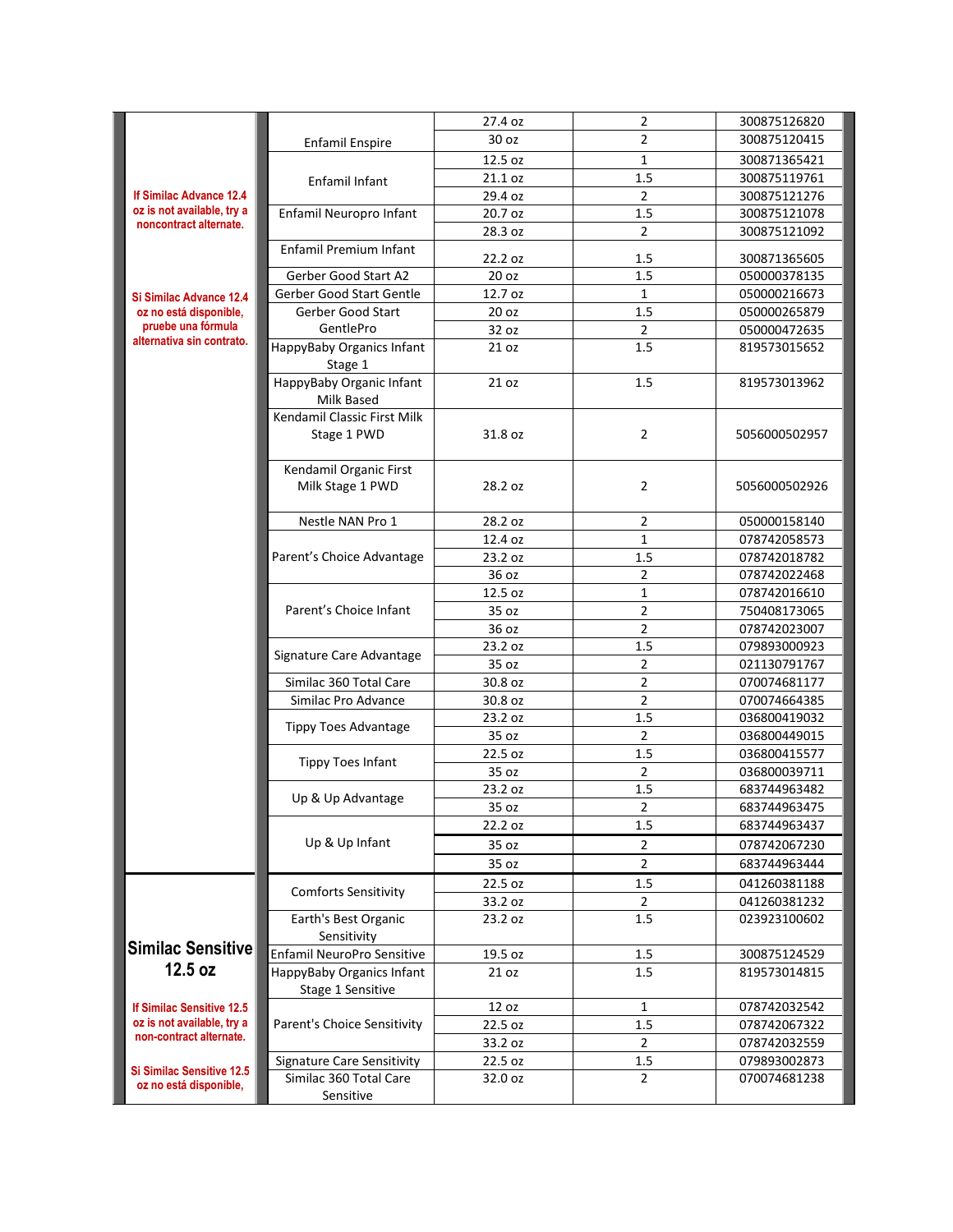| pruebe una fórmula                                                                                                   | Similac Pro-Sensitive                                                 | 29.8 oz              | 2                                | 070074664408                 |
|----------------------------------------------------------------------------------------------------------------------|-----------------------------------------------------------------------|----------------------|----------------------------------|------------------------------|
| alternativa sin contrato.                                                                                            | Similac Sensitive                                                     | 22.5 oz              | $\overline{2}$                   | 070074629520                 |
|                                                                                                                      | <b>Tippy Toes Sensitivity</b>                                         | 22.5 oz              | 1.5                              | 036800419049                 |
|                                                                                                                      |                                                                       | 33.2 oz              | $\overline{2}$                   | 036800449022                 |
|                                                                                                                      | Up & Up Sensitivity                                                   | 22.5 oz              | 1.5                              | 683744963468                 |
|                                                                                                                      |                                                                       | 33.2 oz              | $\overline{2}$                   | 683744963451                 |
| Similac Spit Up                                                                                                      | Parent's Choice AR                                                    | 21.5 oz              | 1.5                              | 681131241328                 |
| If Similac Spit Up 12.5 oz<br>is not available, try a non-                                                           |                                                                       | 32.2 oz              | $\overline{2}$                   | 681131130776                 |
| contract alternate                                                                                                   | Up & Up AR                                                            | 32.2 oz              | $\overline{2}$                   | 683744963406                 |
|                                                                                                                      | <b>Comforts Gentle</b>                                                | 21.5 oz              | 1.5                              | 041260381201                 |
|                                                                                                                      |                                                                       | 33.2 oz              | $\overline{2}$                   | 041260381249                 |
| <b>Similac Total</b><br>Comfort 12.6 oz                                                                              | Earth's Best Organic Gentle<br>& Easy to Digest Milk-<br><b>Based</b> | 21 oz                | 1.5                              | 023923101074                 |
|                                                                                                                      |                                                                       | 12.4 oz              | $\mathbf{1}$                     | 300875123539                 |
|                                                                                                                      |                                                                       | 19.9 oz              | 1.5                              | 300875123539                 |
| <b>If Similac Total Comfort</b>                                                                                      | <b>Enfamil Enspire Gentlease</b>                                      | 19.9 oz              | 1.5                              | 300875119785                 |
| 12.6 oz is not available,<br>try a non-contract<br>alternate.                                                        |                                                                       | 27.7 oz              | $\overline{2}$                   | 300875121252                 |
|                                                                                                                      | Enfamil NueroPro RTF 6pck                                             | 48 oz                | $.5\,$                           | 300875102428                 |
|                                                                                                                      | Enfamil Neuropro                                                      | 19.5 oz              | 1.5                              | 300875121191                 |
| <b>Si Similac Total Comfort</b><br>12.6 oz no está<br>disponible, pruebe una<br>fórmula alternativa sin<br>contrato. | Gentlease                                                             | 27.4 oz              | $\overline{2}$                   | 300875121214                 |
|                                                                                                                      | Enfamil NueroPro<br>Gentlease RTF 6ct of 32oz                         | 192 fl oz            | $\overline{2}$                   | 300875122389                 |
|                                                                                                                      |                                                                       | 12.4 oz              | $\mathbf{1}$                     | 300875111321                 |
|                                                                                                                      |                                                                       | 12.4 oz              | $\mathbf{1}$                     | 630013123290                 |
|                                                                                                                      | <b>Enfamil Reguline</b>                                               | 12.4 oz              | $\mathbf{1}$                     | 670013131437                 |
|                                                                                                                      |                                                                       | 20.4 oz              | 1.5                              | 885223743022                 |
|                                                                                                                      |                                                                       | 20.4 oz              | 1.5                              | 670013131185                 |
|                                                                                                                      |                                                                       | 20.4 oz              | 1.5                              | 885629094537                 |
|                                                                                                                      |                                                                       | 21.5 oz              | 1.5                              | 300875111574                 |
|                                                                                                                      | Gerber Good Start                                                     | 12.4 oz              | $\mathbf{1}$                     | 050000624003                 |
|                                                                                                                      | SoothePro                                                             | 19.4 oz              | 1.5                              | 050000487226                 |
|                                                                                                                      |                                                                       | 30.6 oz              | $\overline{2}$                   | 050000494989                 |
|                                                                                                                      | Parent's Choice Comfort                                               | 22.5 oz              | 1.5                              | 681131350198                 |
|                                                                                                                      |                                                                       | 29.8 oz              | 2                                | 681131350204                 |
|                                                                                                                      | Parent's Choice Gentle                                                | 12 oz                | $\mathbf{1}$                     | 078742012650                 |
|                                                                                                                      |                                                                       | 34 oz                | $\overline{2}$                   | 078742022475                 |
|                                                                                                                      | Signature Care Gentle                                                 | 21.5 oz              | 1.5                              | 079893002866                 |
|                                                                                                                      | Similac Pro Total Comfort<br>Similac Pro Total Comfort<br><b>RTF</b>  | 29.8 oz<br>192 fl oz | $\overline{2}$<br>$\overline{2}$ | 070074669380<br>070074682259 |
|                                                                                                                      | <b>Tippy Toes Gentle</b>                                              | 21.5 oz              | 1.5                              | 036800415584                 |
|                                                                                                                      |                                                                       | 33.2 oz              | $\overline{2}$                   | 036800039728                 |
|                                                                                                                      | Up & Up Complete<br>Comfort                                           | 29.8 oz              | $\overline{2}$                   | 683744964137                 |
|                                                                                                                      | Up & Up Gentle Powder                                                 | 21.5 oz              | 1.5                              | 683744963413                 |
|                                                                                                                      | Infant Formula                                                        | 33.2 oz              | $\overline{2}$                   | 683744963420                 |
|                                                                                                                      | Comforts Soy Infant                                                   | 1.5 oz               | 1.5                              | 041260374654                 |
|                                                                                                                      | Comforts Soy Infant PWD                                               | 1.5 oz               | 1.5                              | 041260011030                 |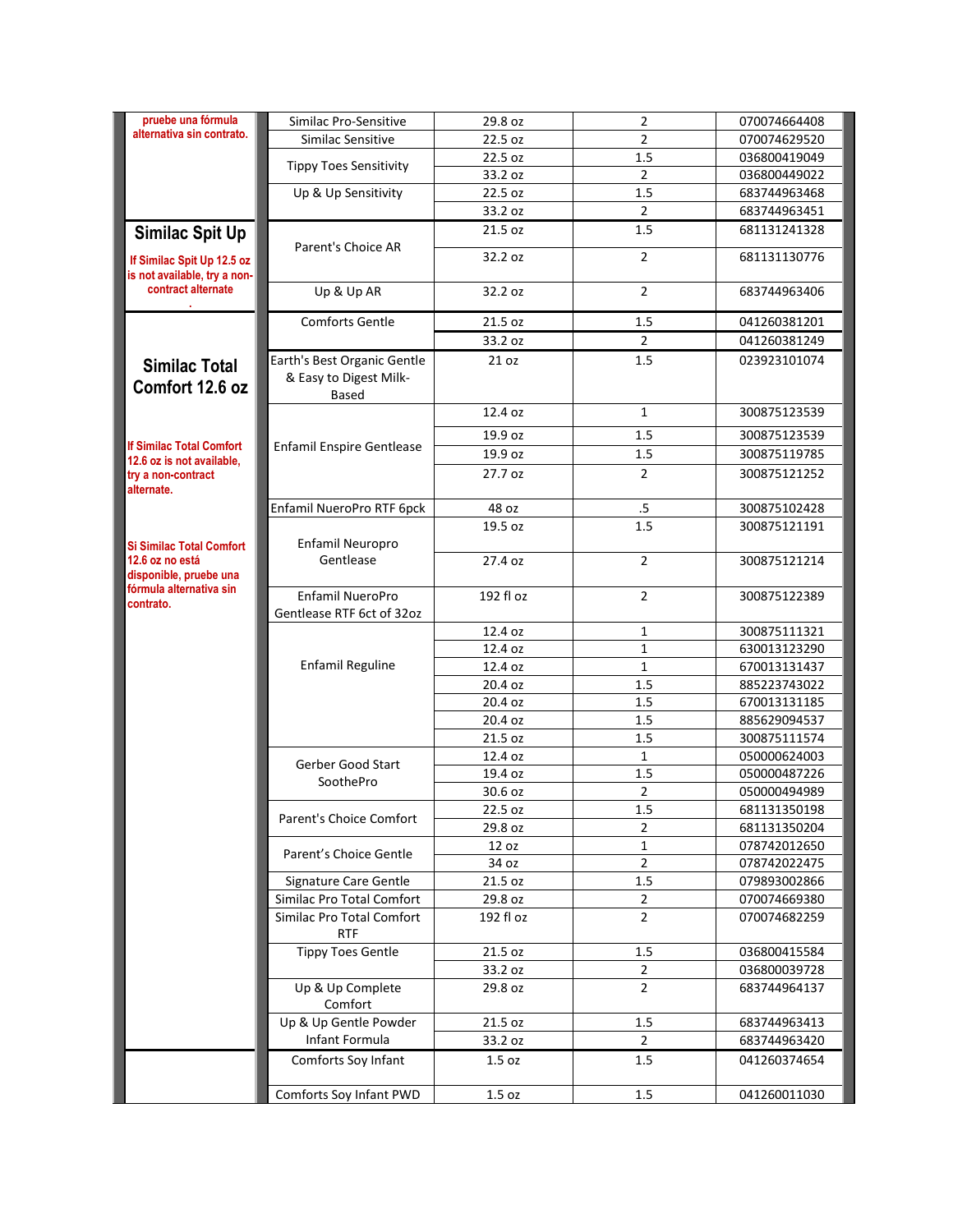| <b>Similac Soy</b>         |                                                            |                                          |                                     |              |  |
|----------------------------|------------------------------------------------------------|------------------------------------------|-------------------------------------|--------------|--|
| Isomil-12.4oz              | Enfamil ProSobee Simply                                    | 13 <sub>oz</sub>                         | $\mathbf{1}$                        | 300871195417 |  |
|                            | Plant Based Soy Infant                                     |                                          |                                     |              |  |
|                            | Enfamil ProSobee Simply                                    | 20.9 <sub>oz</sub>                       | 1.5                                 | 300871214422 |  |
| If Similac Soy Isomil 12.4 | Plant Based Soy Infant                                     |                                          |                                     |              |  |
| oz is not available, try a | Gerber Good Start Soy                                      | 12.4 oz                                  | 1                                   | 050000137688 |  |
| non-contract alternate     | Infant                                                     | 12.9 oz                                  | $\mathbf{1}$                        | 050000035304 |  |
|                            |                                                            | 24 oz                                    | 1.5                                 | 050000675807 |  |
|                            | Up & Up Soy Infant                                         | 36 oz                                    | $\overline{2}$                      | 683744962607 |  |
|                            | Parent's Choice Soy                                        | 22 oz                                    | 1.5                                 | 078742067407 |  |
| <b>Enfamil AR</b>          |                                                            | 12.9 oz                                  | 1                                   | 300870201652 |  |
| 12.9 oz                    |                                                            | 12.9 oz                                  | $\mathbf{1}$                        | 300870201423 |  |
|                            |                                                            | 19.5 oz                                  | 1.5                                 | 300870201591 |  |
| If Enfamil 12.9 oz is not  | Enfamil AR Infant                                          | 21.5 oz                                  | 1.5                                 | 078742067193 |  |
| available, try a non-      |                                                            | 27.4 oz                                  | $\overline{2}$                      | 300875126424 |  |
| contract alternate         |                                                            | 30.4 oz                                  | 2                                   | 300875100967 |  |
|                            |                                                            |                                          |                                     |              |  |
|                            |                                                            | <b>Standard Formulas (Ready to Feed)</b> |                                     |              |  |
| <b>Contract Formula</b>    | <b>Non-Contract Alternate</b>                              | Size(s)                                  | <b>Exchange Size* See</b>           | <b>UPC</b>   |  |
|                            | Fórmula Alternativa - Sin                                  | Tamaño (s)                               | example on last page                |              |  |
| Fórmula de contrato        | contrato                                                   |                                          | Tamaño de Intercambio               |              |  |
|                            |                                                            |                                          | *ver ejemplo en la<br>última página |              |  |
|                            |                                                            |                                          |                                     |              |  |
| <b>Similac Advance</b>     | Similac 360 Total Care RTF                                 | 8 oz                                     | .25                                 | 070074681405 |  |
| <b>RTF-32 oz</b>           | <b>Enfamil Infant RTF</b>                                  | 32 oz                                    | 1                                   | 300875115602 |  |
|                            | Similac Advance RTF                                        | 32 oz                                    | $\mathbf{1}$                        | 070074681467 |  |
|                            | <b>Enfamil Gentlease RTF</b>                               | 32 oz                                    | $\mathbf{1}$                        | 300875115626 |  |
| <b>Similac Sensitive</b>   | Similac 360 Total Care                                     | 8 oz                                     | .25                                 | 070074681597 |  |
| <b>RTF-32 oz</b>           | <b>Sensitive RTF</b>                                       | 32 oz                                    | $\overline{2}$                      | 070074681610 |  |
|                            | Similac Sensitive RTF 6pk                                  | 48 oz                                    | 1.5                                 | 070074681580 |  |
|                            |                                                            |                                          |                                     |              |  |
|                            |                                                            | <b>Special Formulas</b>                  |                                     |              |  |
|                            |                                                            |                                          | <b>Exchange Size* See</b>           |              |  |
| <b>Contract Formula</b>    | <b>Non-Contract Alternate</b><br>Fórmula Alternativa - Sin | Size(s)<br>Tamaño (s)                    | example on last page                | <b>UPC</b>   |  |
| Fórmula de contrato        | contrato                                                   |                                          | Tamaño de                           |              |  |
|                            |                                                            |                                          | Intercambio *ver                    |              |  |
|                            |                                                            |                                          | ejemplo en la última<br>página      |              |  |
|                            |                                                            |                                          |                                     |              |  |
| <b>Gerber Extensive</b>    |                                                            |                                          |                                     |              |  |
| <b>HA Formula with</b>     | Gerber Extensive HA                                        | 14.1 oz                                  | $\mathbf{1}$                        | 50000598526  |  |
|                            | Formula with Iron                                          |                                          |                                     |              |  |
| Iron - 14.1 oz             |                                                            |                                          |                                     |              |  |
| <b>Comforts</b>            |                                                            |                                          |                                     |              |  |
| Hypoallergenic             | Comforts Hypoallergenic                                    | 12.6 oz                                  | $\mathbf{1}$                        | 041260385728 |  |
| Infant Formula -           | Infant Formula                                             |                                          |                                     |              |  |
|                            |                                                            |                                          |                                     |              |  |
| 12.6 oz                    |                                                            |                                          |                                     |              |  |
|                            | Nutramigen RTF                                             | 32 oz                                    | 0.33                                | 300875115640 |  |
| <b>Nutramigen PWD</b>      | Nutramigen Enflora                                         | 19.8oz                                   | 1.5                                 | 300871239456 |  |
| $-12.6$ oz                 |                                                            | 27.8oz                                   | $\overline{2}$                      | 300875122228 |  |
| <b>Parent's Choice</b>     |                                                            |                                          |                                     |              |  |
| Hypoallergenic             | Parent's Choice                                            | 12.6 oz                                  | $\mathbf{1}$                        | 681131222518 |  |
| Infant $-$ 12.6 oz         | Hypoallergenic Infant                                      |                                          |                                     |              |  |
|                            |                                                            |                                          |                                     |              |  |